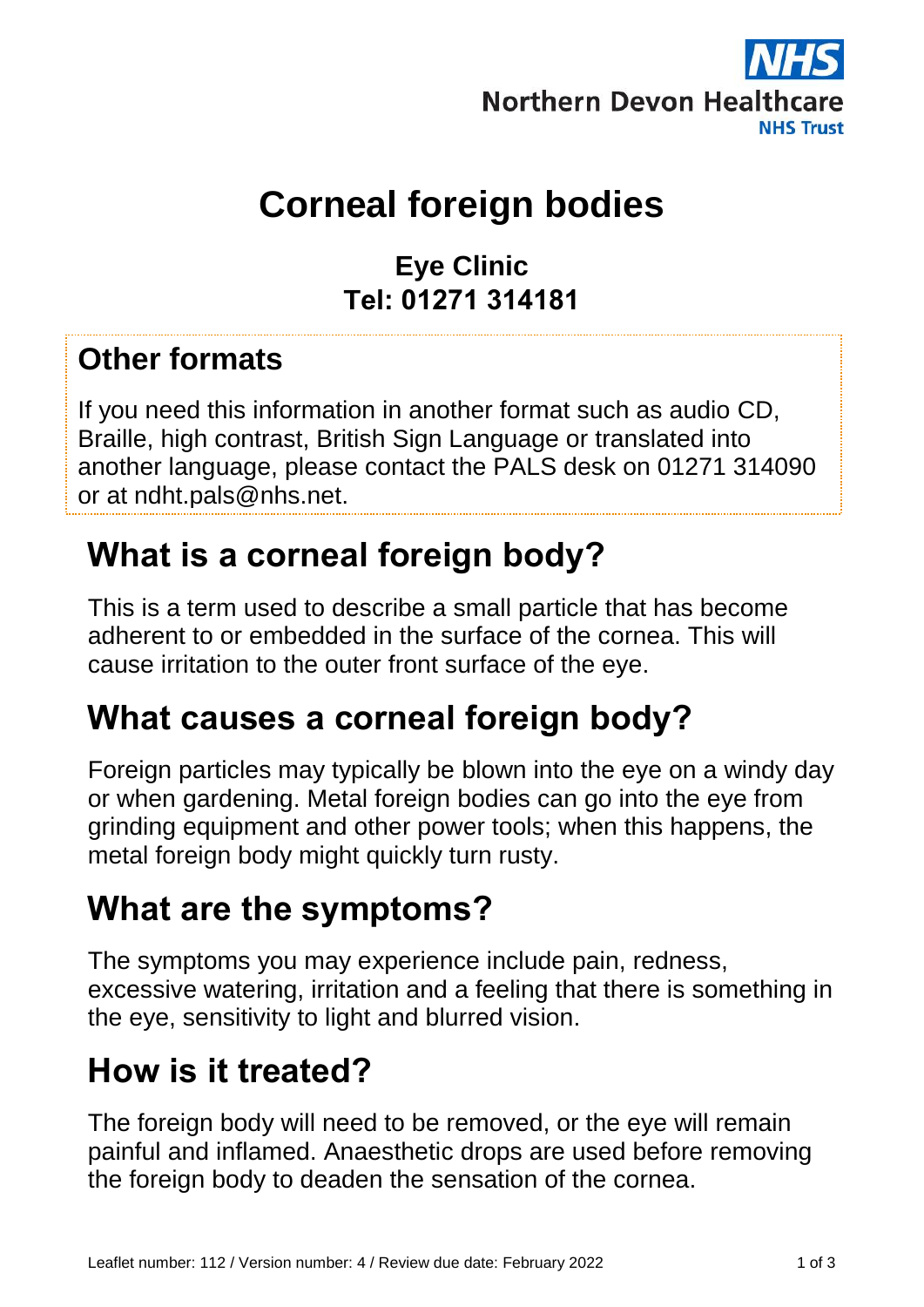After the foreign body is removed, a small wound is left on the cornea. This usually starts to heal in 36 – 48 hours. However, the length of time may vary depending on how deeply the foreign body was embedded, the type of material and how long the foreign body has been on the surface of the eye.

Deeply embedded corneal foreign bodies may cause permanent scarring. If this scarring is in the middle of the cornea, your vision may become permanently blurred. You may be advised to see your optician if your vision remains blurred after the surface of your eye has healed. In the majority of cases your vision will return to normal.



Following removal of your corneal foreign body, you will be given a prescription of anti-biotic drops or ointment, usually to be taken four times daily for up to a one week.

# **Eye protection**

When there is a risk of particles going into the eyes, it is very important that adequate protection is worn at all times.

If you are not satisfied with the eye protection provided by your place of work, speak to your employer or safety officer about it.

If particles enter the eye at high speed, from a grinding wheel or hammer and chisel, the particle can go through the cornea and into the inside of the eye. It is therefore always advisable to seek medical advice for these type of injuries.